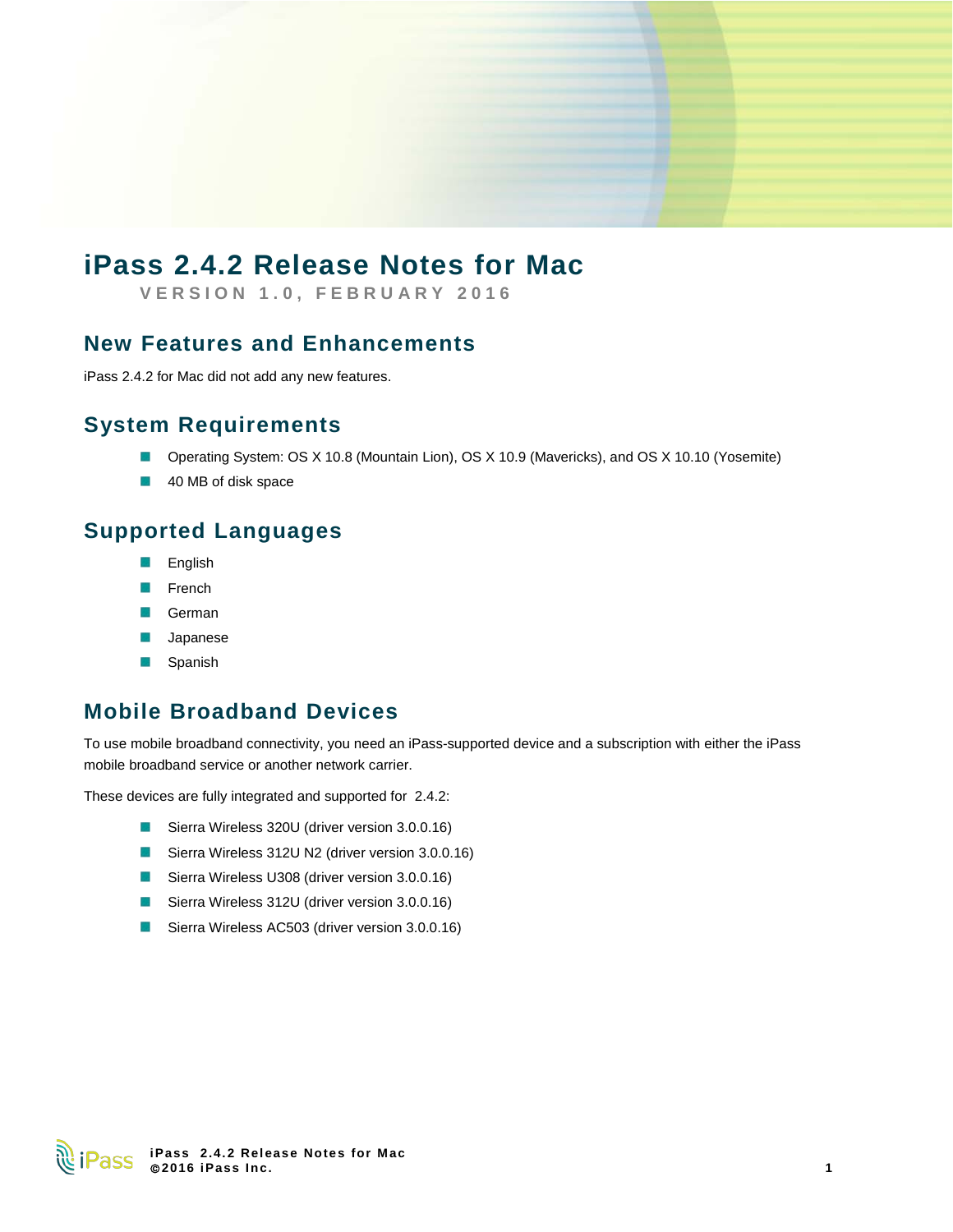## **Resolved Issues**

| <b>Samue ID</b> | <b>Description</b>                                                             |
|-----------------|--------------------------------------------------------------------------------|
| OMMAC-64        | Corrected the misspelling of "remember" on Accounts ACA update page.           |
| OMMAC-36        | Fixed connection issues related to FON network.                                |
| OMMAC-65        | Gogo Inflight network connection no longer failing during directory updates.   |
| OMMAC-167       | When client exits, the most up to date dialer counter value is now being read. |

## **Known Limitations**

| <b>Issue ID</b> | <b>Description</b>                                                                                                                                                                                                                                                                 |
|-----------------|------------------------------------------------------------------------------------------------------------------------------------------------------------------------------------------------------------------------------------------------------------------------------------|
| 124865          | Cisco AnyConnect integration is not fully supported on OS X Mavericks (10.9) because Cisco does<br>not support Webview on Mavericks.                                                                                                                                               |
| 119511          | On OS X Mountain Lion (10.8) with Java 7 installed, Cisco AnyConnect will fail to connect using<br>iPass. Either connect to Cisco through Safari or remove Java 7 and reinstall Java SE 6 to use iPass<br>(please find instructions here: http://support.apple.com/kb/HT5559).     |
| 118975          | Juniper VPN versions earlier than 7.2R4 are not supported on OS X Mountain Lion and Mavericks<br>(10.8 and 10.9). As a result, users with these versions of Juniper may not be able to connect to the<br>VPN using, although they can connect to the VPN using the Safari browser. |
| 117213          | When using Mountain Lion (OS X 10.8) or Mavericks OS X 10.9), iPass may occasionally hang<br>for about three seconds when connecting to an iPass network.                                                                                                                          |
| 112252          | The Sierra Wireless AC503 device does not allow a laptop to enter sleep mode during an active<br>data session.                                                                                                                                                                     |
| 111130          | Some branded elements, such as Application Name, Application Folder, and Application Icon are<br>set at installation and cannot be changed by a profile update. Changing these branding elements<br>require reinstalling iPass.                                                    |
| 109271          | Some ASCII text—such as $\{ \}$ []   ~ © £ € ¥--may appear incorrectly in an SMS message.                                                                                                                                                                                          |
| 108720          | 2G mode is shown as an option on cards that only support 3G.                                                                                                                                                                                                                       |
| 106777          | When filling in the APN information for a mobile broadband device, both Username and Password<br>have to be filled, even for networks that do not require both.                                                                                                                    |

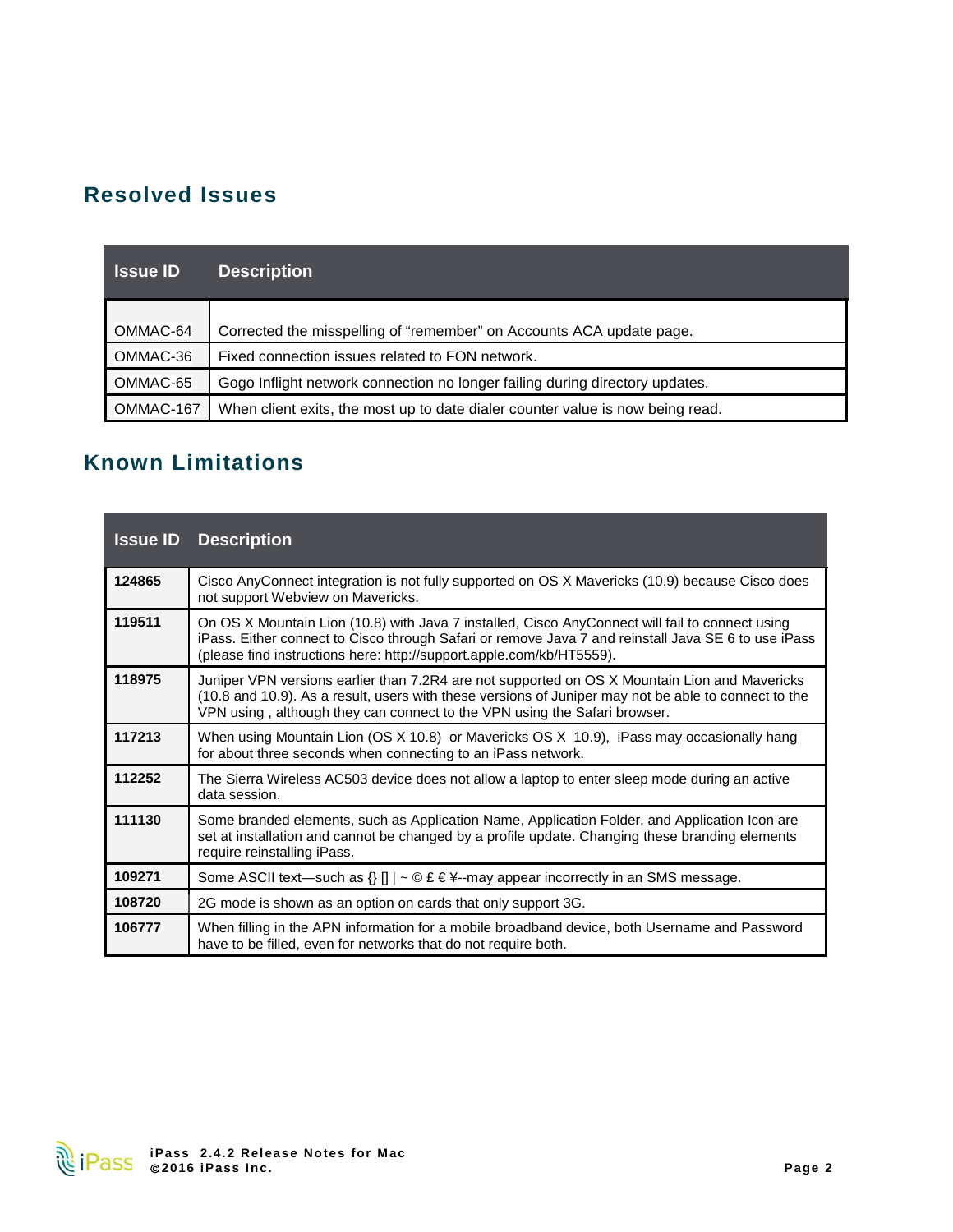## **Known Issues**

| <b>Issue ID</b> | <b>Description</b>                                                                                                                                                                                                                                             |
|-----------------|----------------------------------------------------------------------------------------------------------------------------------------------------------------------------------------------------------------------------------------------------------------|
| 131194          | OM client does not get invoked in Safari when trying one-click cookie activation. Observed only on<br>10.11 beta 2                                                                                                                                             |
| 124864          | A roaming alert may fail to display when the user connects to a roaming mobile broadband network.                                                                                                                                                              |
| 119611          | The progress indicator for the Speed Test may remain on the screen after the test is finished.                                                                                                                                                                 |
| 116987          | An Ethernet connection will not be inherited by iPass if the user hot plugs the new Ethernet<br>connection. In order for the connection to be inherited, the user must hot plug the new connection<br>while iPass is running, and then exit and restart iPass. |
| 115843          | A connection with a static IP will not be inherited by iPass.                                                                                                                                                                                                  |
| 115488          | A connection will sometimes fail to be inherited, even though the Internet is reachable and the VPN<br>is connected.                                                                                                                                           |
| 114662          | If iPass is quit while a VPN connection attempt is in progress and the machine is placed into sleep<br>mode and then resumes, iPass will neglect to close the VPN browser.                                                                                     |
| 113152          | In rare cases, the Quick Launch bar will not appear. In order to display it, the application will need to<br>be restarted.                                                                                                                                     |
| 111613          | If the current Mobile Broadband network is manually switched to a new one, the new network will<br>not be correctly displayed as current in the UI. In order to display the correct network, close and<br>reopen the UI window.                                |
| 111585          | If a branded Application Name is the same as a folder that already exists on the computer,<br>installation may fail and any currently installed version of iPass may be uninstalled as a result.                                                               |
| 110054          | When the profile is updated, the save password, pre-defined domain, VPN, RSS, Branding and<br>auto-connect features may not appear until the iPass client is restarted.                                                                                        |
| 109891          | The network list or Mobile Broadband Settings may not refresh when a 312U Card is plugged in and<br>the user inserts or removes the SIM card.                                                                                                                  |
| 109841          | In some cases, a mobile broadband network to which the user has previously connected may<br>persist as the current network even when the mobile broadband device is not inserted into the<br>machine                                                           |
| 105016          | When the user signs out of GoGo InFlight, iPass may continue to show the network as connected<br>even though there is no valid connection to the Internet.                                                                                                     |